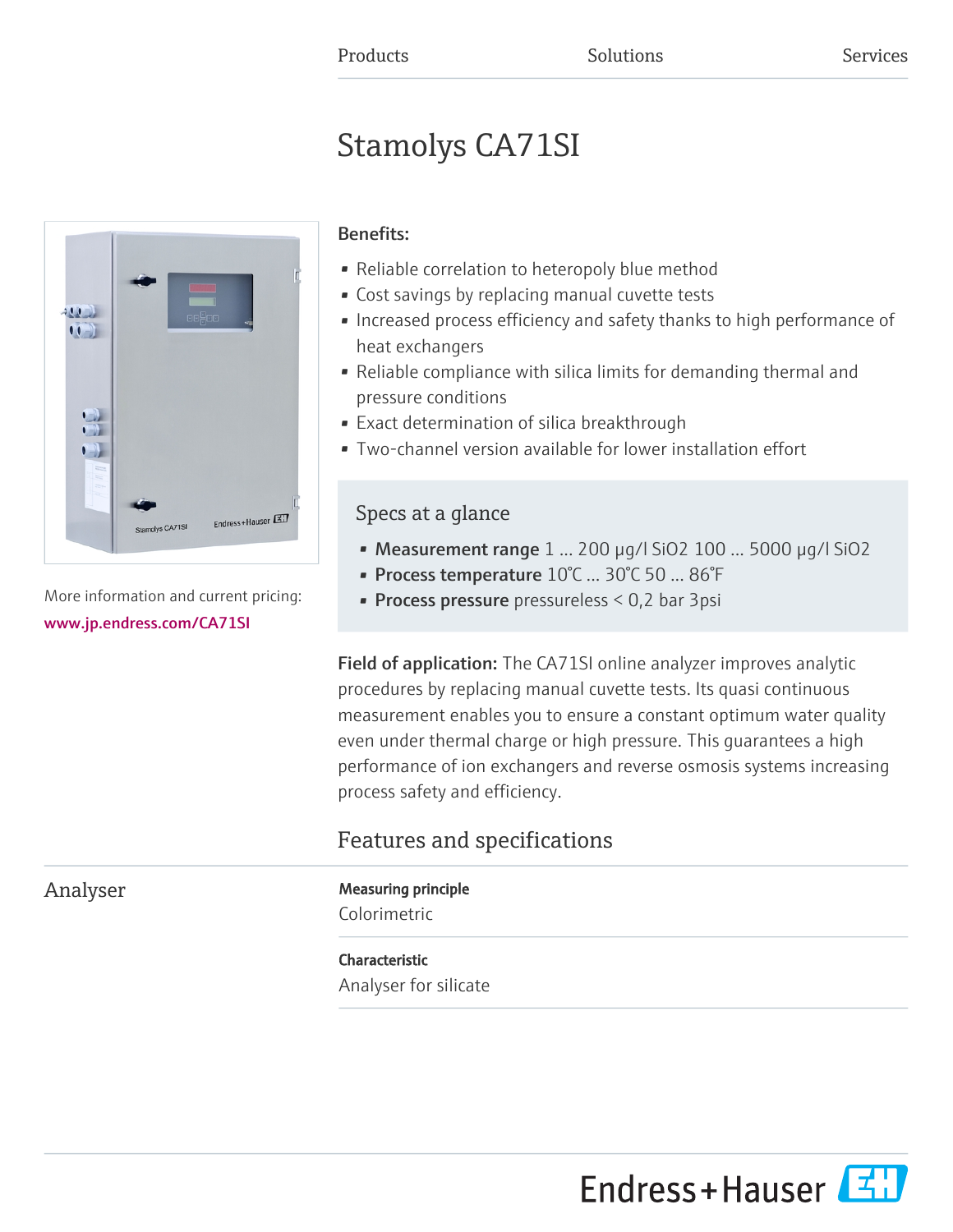### Analyser Size

648 x 436 x 250 mm 25.27 x 17.00 x 9.75inch

#### Design

GRP, Stainless steel or open frame

#### Process temperature

10°C ... 30°C 50 ... 86°F

#### Ambient temperature

5°C ... 40°C 41 ... 104°F

#### Process pressure

pressureless < 0,2 bar 3psi

#### Sample flow rate

min. 5 ml/min

#### Consistency of the sample

low solid content(TS<50mg/l)

#### Specials

at any time adaptable at suburb/customer conditions, twochannelversion available, sample fertilization without further pump possible

#### Application

Powerplants

#### Power supply

115 V AC / 230 V AC, 50/60 Hz

#### Output / communication

0/4 ... 20 mA Contacts: 2 limit contacts (per channel), 1 system alarm contact